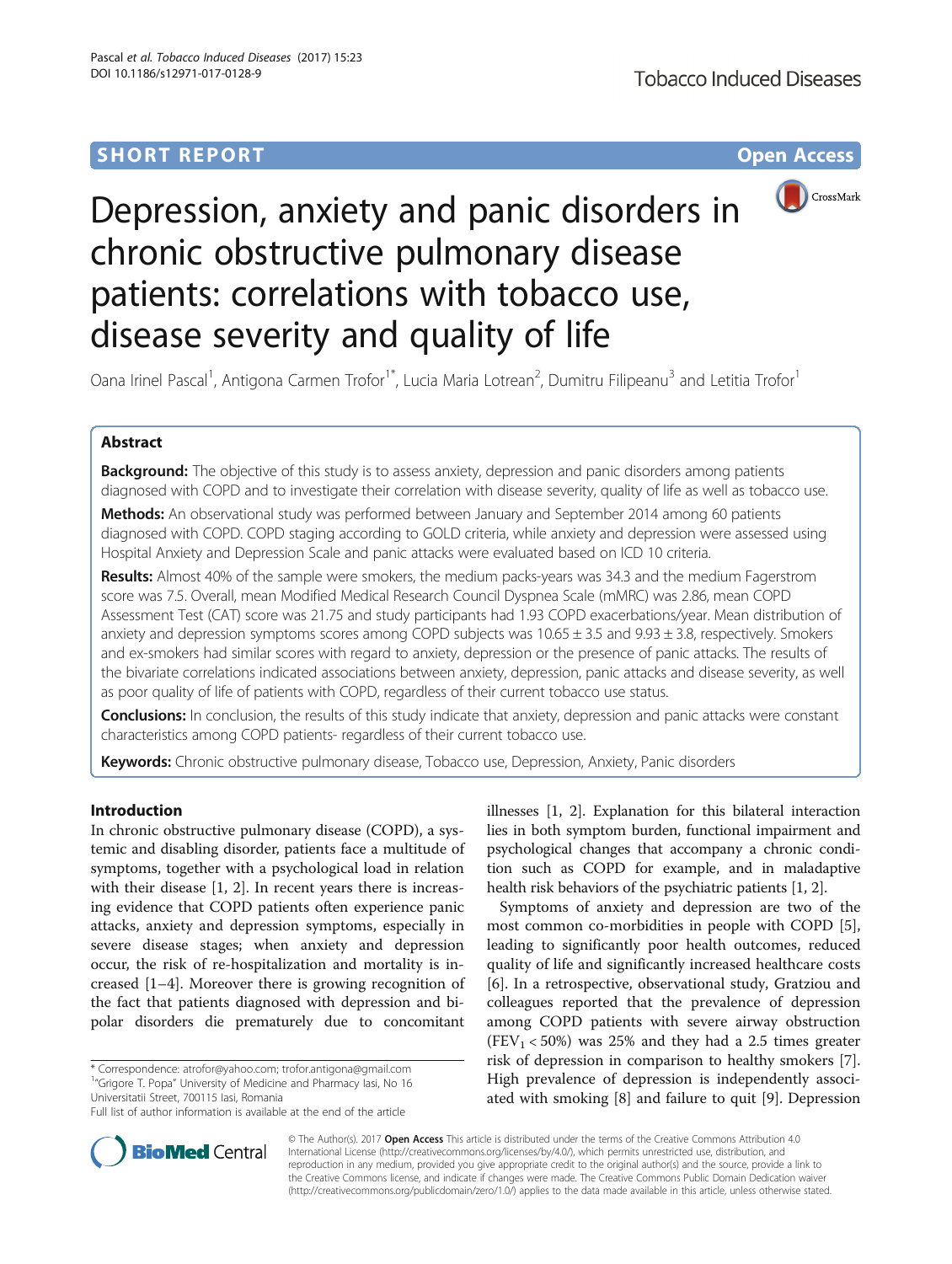is also one of the withdrawal symptoms that predicts relapse to smoking [\[10](#page-3-0)]. Patients with anxiety and depression often suffer from low self-confidence or selfefficacy, which may lead to worsened disease related coping [\[11\]](#page-3-0) and poor self-care behaviors. Moreover, coexisting addiction and psychiatric disorders significantly decrease the cessation success rates in COPD smokers and increase mortality among these patients [[12\]](#page-3-0).

Compared with persons without physical illness, COPD patients have impaired quality of life [[13](#page-3-0)–[15](#page-3-0)]. That is why numerous diagnostic tools, like the COPD Assessment Test (CAT) [[16\]](#page-3-0), St George's Respiratory Questionnaire (SGRQ) [[17\]](#page-3-0), Cough and Sputum Assessment Questionnaire (CASA) [[18\]](#page-3-0) questionnaires, have been developed recently, to assess how daily life of the COPD patients is affected by their clinical condition.

In Romania, there are few data regarding the prevalence of COPD at national level. A study performed in 2012 estimated that 8.13% of population over 40 years had this condition [[19\]](#page-3-0). Even less is known about comorbid depression, anxiety and panic in Romanian COPD patients, except for a few data available [\[19](#page-3-0)]. Hence, the first objective of this study is to assess anxiety, depression and panic disorders among smoking patients diagnosed with COPD. Secondly, we will investigate their correlation with respiratory disease severity and quality of life as well as with tobacco use.

#### Methods

#### Study population

An observational study was conducted between January and September 2014, among patients diagnosed with COPD from the Clinic of Pulmonary Diseases from Iaşi, Romania. The study was approved by the local ethics and management boards, based on volunteer consent and permissions of participants and in respect to legislation for confidentiality of patient's data use and publishing.

The inclusion criteria of the subjects were:

- $-$  aged  $> 40$
- a valid diagnosis of COPD according to the ERS-ATS criteria for at least 12 months [\[20](#page-3-0)]
- had no history of psychiatric diagnosis other than depression, anxiety, or panic attack

#### Tools and Measures

The subjects were asked to fill in a questionnaire which assessed demographic data, medical history (with special emphasis to cardiovascular co-morbidities), smoking status, COPD staging and issues related to anxiety, depression and panic attacks as well as the impact of COPD on their quality of life.

To define smoking, we used the standard Romanian Smoking Cessation Guideline brief questionnaire asking about past 12 months cigarettes consumption, number of packs-years (PY), previous quit attempts and including also nicotine dependence Fagerstrom test [\[21\]](#page-4-0).

The 2011 "ABCD" GOLD guideline classification, was used to stage COPD. This classification was still in use in 2015 [\[20](#page-3-0)].

Anxiety and depression were screened by the Hospital Anxiety and Depression Scale (HAD scale), whilst the ICD 10 criteria served to confirm panic attacks. The HAD scale is a 14 item scale that generates ordinal data. Seven of the items relate to anxiety and seven to depression. Each item on the questionnaire is scored from 0 to 3 and this means that a person can score between 0 and 21 for either anxiety or depression, with scores categorized as follows: normal (0–7), mild (8–10), moderate (11–14) and severe (15–21) [[22\]](#page-4-0).

Impact of COPD on patients' quality of life was determined by means of the COPD Assessment Test (CAT), a patient-completed instrument, designed to provide a simple and reliable measure of health status in COPD, to both physician and patient [[16\]](#page-3-0).

CAT is a simple 8 item questionnaire that measures the general impact of COPD on a patient's health and how this is changing over time; it is recommended for use at any COPD visit. It contains questions about COPD symptoms-cough, phlegm, tight chest - exercise capacity and quality of sleep. It has a scoring range of 0- 40 and implications of the score need to be evaluated in relation to a patient's disease severity. Each patient gets a score at each visit. Any difference or change of 2 or more is considered meaningful for interpretation of changes in COPD status.

Dyspnea was evaluated through Modified Medical Research Council Dyspnea Scale (mMRC), a 0-4 gradually assessing dyspnea index.

#### Statistical Analysis

Descriptive analysis were performed, while Pearson bivariate correlations were used to assess the relationship between several variables. A statistically significant threshold was considered a  $p < 0$ . 05. Data were analyzed using SPSS 17 (SPSS Inc.).

#### Results

A total of 60 COPD patients (52 men and 8 women) were enrolled in the study. Mean age was 62.2 years of age. A percentage of 38.3% were smokers and 61.7% were ex-smokers in the last 12 months). Among smokers, the medium packs-years was 34.3 and the medium Fagerstrom score was 7.5.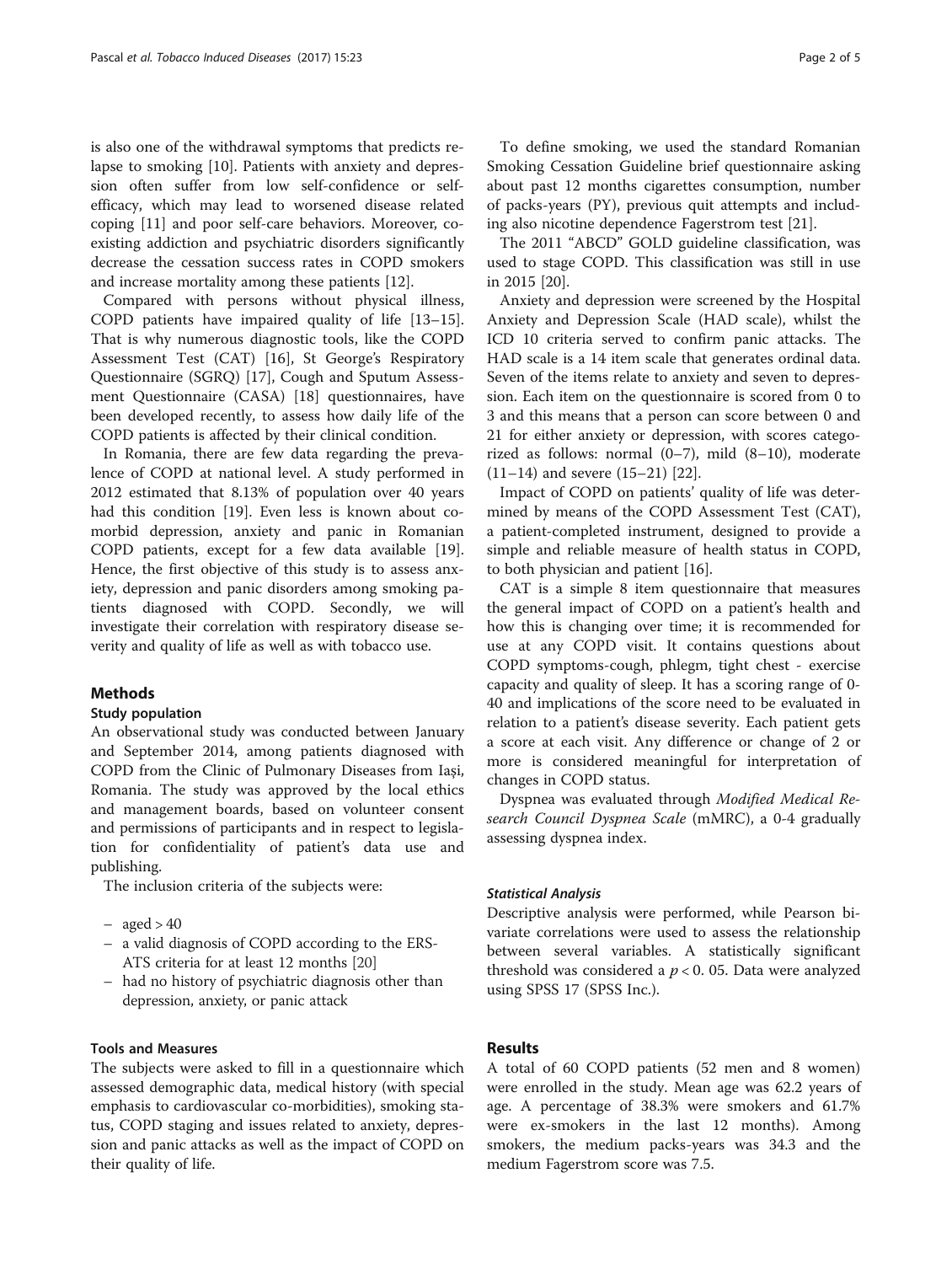Cardiovascular co-morbidity (hypertension, coronary heart disease, acute myocardial infarction, heart failure) was identified in a large proportion (43.3%) of subjects.

In terms of COPD severity, as classified by the GOLD 2011 criteria, 23.3% were in stage B, 41.7% in stage C and 35% in stage D. The medium number of COPD exacerbations/year was 1.9 and the medium number of severe exacerbations was 0.8 per year. Overall, mean mMRC was 2.86 ± 0. 92 SD, mean CAT score was 21.75 ± 8.24 SD. Panic attacks, as judged by the ICD 10 criteria were recognized in 43.3% of patients. Anxiety and depression symptoms among COPD subjects were identified  $(10.65 \pm 3.54 \, \text{SD}$  anxiety score, to  $9.93 \pm 3.80 \, \text{SD}$ depression score respectively). A percentage of 16.7% of participants had a normal score with regard to anxiety (score 0–7), 40% had mild anxiety (score 8–10), 30% moderate anxiety (score 11–14) and 13.3% severe anxiety (score 15–21). With regard to depression 23.3% had a normal (score 0–7), 31.7% had mild depression (score 8–10), 35% moderate anxiety (score 11–14) and 10% severe anxiety (score 15–21).

The results of the bivariate correlation analyses showed no significant correlations between smoking status (smokers vs ex-smokers) and either severity of COPD, depression, anxiety, or panic attack. Heavy smoking was not associated with COPD, depression, anxiety, or panic attack, in our sample, while cardiovascular comorbidity history also did not influence HAD scale scores or any panic event as no significant correlation was distinguished.

On the other side, our results indicated that mMRC and CAT scores had a significant correlation ( $r = 0.63$ ,  $p \le 0.001$ ), while anxiety and depression (assessed by HAD scale) were found to correlate significantly ( $r = 0$ . 54,  $p \le 0.001$ ). Moreover, mMRC scores also obtained significant correlations with the score for anxiety ( $r = 0.71$ ,  $p \le 0.001$ ), score for depression ( $r = 0.34$ ,  $p = 0.019$ ), and panic events ( $r = 0.551$ ,  $p \le 0.001$ ). Similarly, CAT's scores had significant correlations with: the: score for anxiety ( $r = 0.63$ ,  $p \le 0.001$ ), score for depression  $(r = 0.45, p = 0.002)$ , respectively with panic attacks  $(r = 0.386, p = 0.008)$ . Finally, COPD Gold stages were correlated significantly with scores obtained for anxiety  $(r = 0.307, p = 0.001).$ 

#### **Discussions**

Our results indicated that anxiety and depression were constant findings among our COPD patients, however this was unrelated to tobacco use within this population.

In COPD, depression & anxiety prevalence estimates vary widely, due either to the use of varied measurement tools, or to the different degrees of illness severity across studies. In stable COPD, the prevalence of clinical depression ranges between 10 and 42%, while that of anxiety ranges between 10 and 19%. The risk of depression is higher in patients with severe COPD compared to control subjects and especially in oxygen-dependent patients, as well as in patients who have recently recovered from an acute COPD exacerbation [[23](#page-4-0)]. In another systematic review of 64 studies focusing on patients with severe COPD, it was concluded that the prevalence of depression ranged from 37 to 71%, and that of anxiety from 50 to 75%, figures comparable to or higher than prevalence rates in other severe somatic conditions, such as cancer, AIDS, heart disease, and renal disease [\[24](#page-4-0), [25](#page-4-0)].

Many patients with COPD experience panic attacks, defined as episodes of intense anxiety accompanied by symptoms of physical arousal. In this respect, consideration needs to be given to differentiate a real panic disorder from a panic attack precipitated by exercise in severe COPD patients, with a limited physical effort capacity. To be diagnosed with a pure panic disorder, patients must experience recurrent panic attacks, anticipatory anxiety about future attacks and some unexpected and unpredictable attacks (not always in situations inevitably causing dyspnea in COPD). The prevalence of panic disorder in COPD has been estimated as up to 10-times greater than the population prevalence of 1.5–3.5% [[26, 27\]](#page-4-0).

In our study, statistic outcomes revealed significant correlations of anxiety, depression and panic disorders with COPD symptoms intensity and with related quality of life, as assessed by mMRC and CAT. According to data published in 2011, by Salerno and Carone [\[28](#page-4-0)], there is a clear association between dyspnea and anxiety or depression in COPD, and these symptoms are correlated with and contribute to the severity of the chronic obstructive pulmonary disease. Authors concluded further studies are needed to better understand the relationship between psychological abnormalities and the physiopathology of COPD and how this may be further influenced by concurrent tobacco use.

Anxiety and depression are very often diagnosed in COPD, even in the same time, with a significant impact on patients' quality of life and disease evolution. The reason for developing these symptoms is not very well known, but researchers have identified some frequently associated factors, like: low body mass index, physical disability, severe dyspnea, % of predicted FEV < 50%, comorbidities, poor quality of life, female gender, current smoking, living alone and low social status [[25\]](#page-4-0). Within the current study, all patients were smokers or exsmokers and the scores for anxiety, depression and panic attacks were similar for both categories.

Studies from other countries show that even though health professionals are aware of the fact that symptoms of anxiety and depression are two of the most common co-morbidities in people with chronic obstructive pulmonary disease [[29\]](#page-4-0), in fact, it seems, these COPD co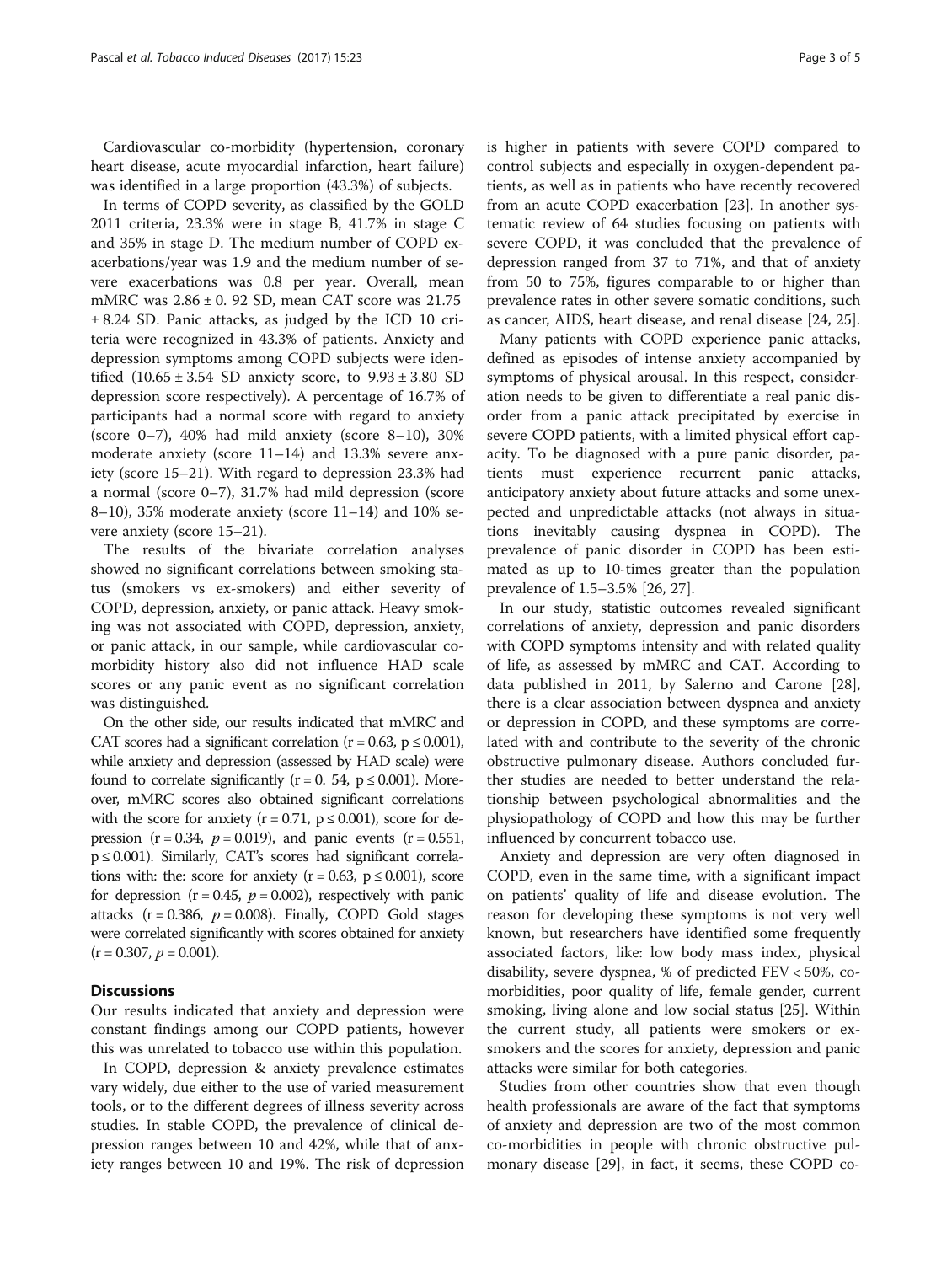<span id="page-3-0"></span>morbidities are not routinely managed in all pulmonary diseases services, which leads to significantly poor health outcomes, reduced quality of life and increased healthcare costs [\[30\]](#page-4-0).

Similar with other studies, our results recommend that clinicians caring for patients with COPD should screen for psychological distress and manage this co-morbidity appropriately [\[31\]](#page-4-0). According to current UK guidelines for the management of anxiety and depression, psychological treatment, pharmacological treatment or both in combination, are recommended as best practices [\[32, 33](#page-4-0)].

The limitations of the study are related to the relatively small sample size which was over represented by man participants, however this reflects the situation of the hospitalized patients with COPD. Moreover, the study did not include a control sample of people without COPD in order to compare the score for anxiety, depression and panic attacks between the groups, so the comparisons are possible only with data obtained by other studies.

#### Conclusions

In conclusion, the results of this study indicate that anxiety, depression and panic attacks were constant characteristics among COPD patients, regardless of their current tobacco use. These findings underline the necessity to routinely screen anxiety, depression and panic in COPD patients. Further research is needed to assess the potential role of other tobacco related indexes with depression, anxiety, panick attacks among tobacco users with COPD.

#### Acknowledgements

The authors thank to all participants in the study.

#### Funding

No funding was provided for this study.

#### Availability of data and materials

Available after reasonable request.

#### Authors' contributions

A. Trofor was involved in development of the study design and instrument, supervised data collection efforts, performed data analyses and writing the article. O.I. Pascal performed data collection and was involved in development of the study design and instrument. D. Filipeanu performed statistical analysis and helped with drafting manuscript. L.M. Lotrean, and L. Trofor provided assistance in interpretation of results and writing the article. All authors read and approved the final manuscript.

#### Competing interests

The authors declare that they have no competing interests.

#### Consent for publication

Not applicable.

#### Ethics aproval and consent to participate

The study was conducted on hospitalized patients that signed an informed consent at hospital admission, allowing performing medical procedures, using personal data and educational activities, according to local hospital management policy.

#### Publisher's Note

Springer Nature remains neutral with regard to jurisdictional claims in published maps and institutional affiliations.

#### Author details

<sup>1</sup>"Grigore T. Popa" University of Medicine and Pharmacy lasi, No 16 Universitatii Street, 700115 lasi, Romania. <sup>2</sup>"Iuliu Hatieganu" University of Medicine and Pharmacy Cluj-Napoca, No 8 Victor Babeş Street, 400012<br>Cluj-Napoca, Romania. <sup>3</sup>"Gheorghe Asachi" Technical University Iasi, No 67 Profesor Dimitrie Mangeron Street, 700050 Iași, Romania.

## Received: 16 July 2016 Accepted: 3 April 2017<br>Published online: 07 April 2017

#### References

- 1. Chang CK, Broadbent M, Fernandes AC, Lee W, Hotopf M, Stewart R. Allcause mortality among people with serious mental illness (SMI), substance use disorders, and depressive disorders in southeast London: a cohort study. BMC Psychiatry. 2011;10:77.
- 2. Wagena EJ, Arrindell WA, Wouters EF, van Schayck CP. Are patients with COPD psychologically distressed? Eur Respir J. 2005;26:242–8.
- 3. Tetikkurt C, Ozdemir I, Tetikkurt S, Yılmaz N, Ertan N, Bayar N. Anxiety, depression in COPD patients and correlation with sputum and BAL cytology. Multidiscip Respir Med. 2011;6:226–31.
- 4. Dahlén I, Janson C. Anxiety and depression are related to the outcome of emergency treatment in patients with obstructive pulmonary disease. Chest. 2002;122:1633–7.
- 5. Maurer J, Rebbapragada V, Borson S, et al. Anxiety and depression in COPD: current understanding, unanswered questions, and research needs. Chest. 2008;134(4 Suppl):43S–56.
- 6. Naylor C, Parsonage M, McDaid D, Knapp M, Fossey M, Galea A. Long-term conditions and mental health The cost of co-morbidities. The King's Fund and Centre for Mental Health. 2012.
- 7. Gratziou C, Florou A, Ischaki E, et al. Smoking cessation effectiveness in smokers with COPD and asthma under real life conditions. Respir Med. 2014;108(4):577–83.
- 8. John U, Meyer C, Rumpf HJ, Hapke U. Smoking, nicotine dependence and psychiatric comorbidity-a population-based study including smoking cessation after three years. Drug Alcohol Depend. 2004;76(3):287–95.
- 9. Covey LS, Bomback A, Yan GW. History of depression and smoking cessation: a rejoinder. Nicotine Tob Res. 2006;8(2):315–9.
- 10. Smith SS, Jorenby DE, Leischow SJ, et al. Targeting smokers at increased risk for relapse: treating women and those with a history of depression. Nicotine Tob Res. 2003;5(1):99–109.
- 11. Yohannes AM, Baldwin RC, Connolly MJ. Prevalence of depression and anxiety symptoms in elderly patients admitted in post-acute intermediate care. Int J Geriatr Psychiatry. 2008;23(11):1141–7.
- 12. Kupiainen H, Kinnula VL, Lindqvist A, et al. Successful Smoking Cessation in COPD: Association with Comorbidities and Mortality. Pulm Med. 2012;2012:725024.
- 13. McSweeny AJ, Grant I, Heaton RK, et al. Life quality of patients with chronic obstructive pulmonary disease. Arch Intern Med. 1982;142:473–8.
- 14. Prigatano GP, Wright EC, Levin D. Quality of life and its predictors in patients with mild hypoxemia and chronic obstructive pulmonary disease. Arch Intern Med. 1984;144:1613–9.
- 15. Yohannes AM, Baldwin RC, Connolly MJ. Depression and anxiety in elderly outpatients with chronic obstructive pulmonary disease: prevalence, and validation of the BASDEC screening questionnaire. Int J Geriatr Psychiatry. 2000;15:1090–6.
- 16. Glaxo Smith Kline. 2009. [http://www.catestonline.org/english/indexEN.htm\)](http://www.catestonline.org/english/indexEN.htm)
- 17. Celli BR, Cote CG, Lareau SC, Meek PM. Predictors of Survival in COPD: more than just the FEV1. Respir Med. 2008;102 Suppl 1:S27–35. Cough and Sputum Assessment Questionnaire.
- 18. Crawford B, Monz B, Hohifeld J, Roche N, Rubin B, Magnussen H, Niven C, Ghafouri M, McDonald J, Tetziaff K. Development and validation of a cough and sputum assessment questionnaire. Respir Med. 2008;102(11):1545–55. doi[:10.1016/jrmed.2008.06.009.Epub.](http://dx.doi.org/10.1016/jrmed.2008.06.009.Epub)
- 19. Magureanu IL, Furtunescu F. Importanta determinarii prevalentei BPOC. Pneumologia. 2013;62:239–46.
- 20. Global Innitiative for Chronic Obstructive Lung Diseases (GOLD). Global Strategy for the Diagnoses, Management and Prevention of Chronic